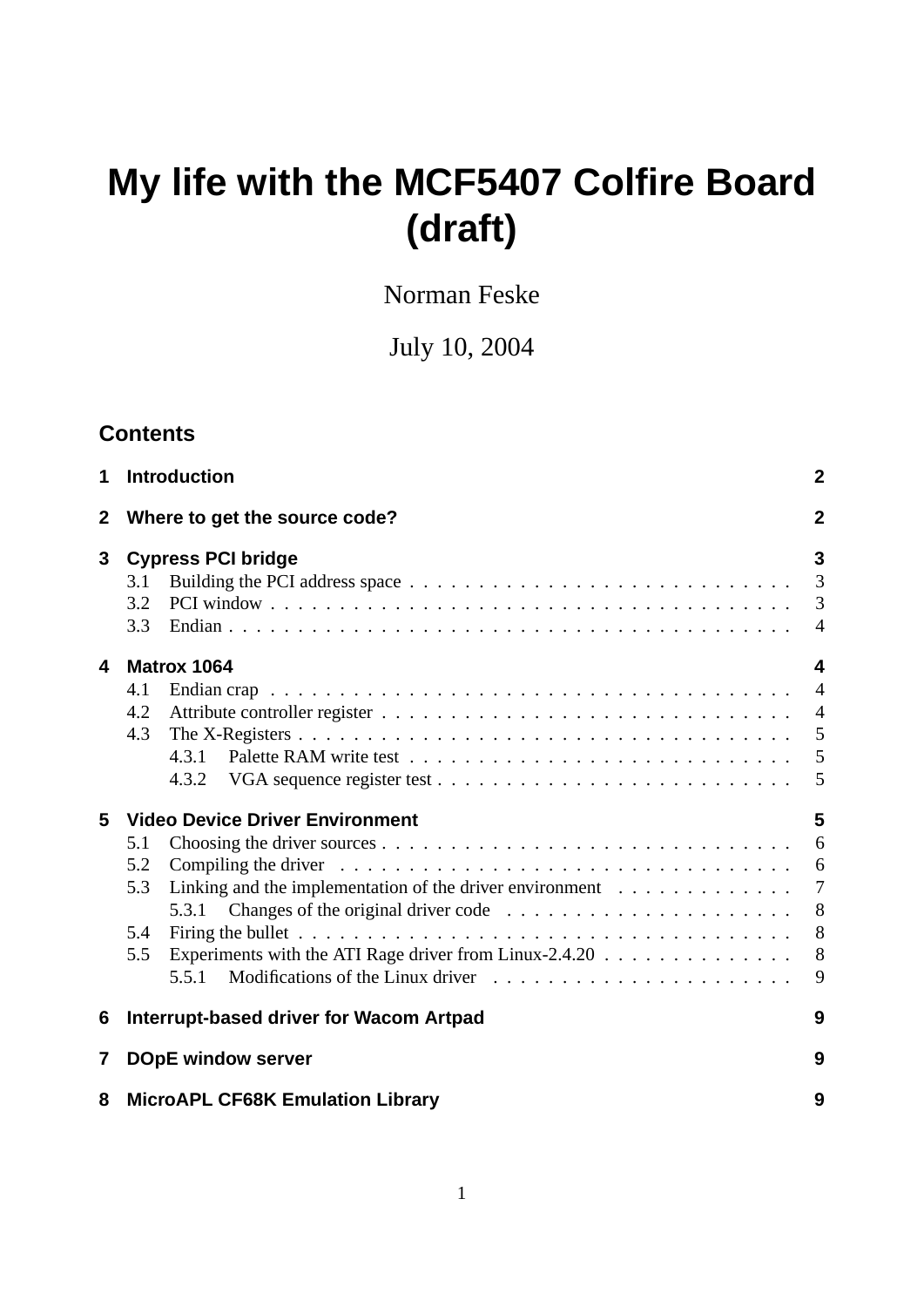| 9 |     | <b>Porting MINT to the Coldfire</b>                                                                                     | 9  |  |  |  |  |
|---|-----|-------------------------------------------------------------------------------------------------------------------------|----|--|--|--|--|
|   | 9.1 |                                                                                                                         |    |  |  |  |  |
|   | 9.2 |                                                                                                                         |    |  |  |  |  |
|   | 9.3 |                                                                                                                         |    |  |  |  |  |
|   | 9.4 |                                                                                                                         |    |  |  |  |  |
|   | 9.5 |                                                                                                                         |    |  |  |  |  |
|   | 9.6 |                                                                                                                         |    |  |  |  |  |
|   | 9.7 |                                                                                                                         |    |  |  |  |  |
|   |     | 9.7.1                                                                                                                   |    |  |  |  |  |
|   |     | System calls $\dots \dots \dots \dots \dots \dots \dots \dots \dots \dots \dots \dots \dots \dots \dots \dots$<br>9.7.2 |    |  |  |  |  |
|   | 9.8 |                                                                                                                         |    |  |  |  |  |
|   |     | CPU detection $\ldots \ldots \ldots \ldots \ldots \ldots \ldots \ldots \ldots \ldots \ldots$<br>9.8.1                   |    |  |  |  |  |
|   |     | 9.8.2                                                                                                                   |    |  |  |  |  |
|   |     | 10 Various other things                                                                                                 | 15 |  |  |  |  |
|   |     | 11 The next things to do                                                                                                | 16 |  |  |  |  |
|   |     | <b>12 Document history</b>                                                                                              | 16 |  |  |  |  |

## **1 Introduction**

In the recent time, the Atari Coldfire Project was not publicly present very much. Thus, some people are sceptical about the current state of the project. As I cannot speak for all members of the project — each one dedicated to a different field of the project — I will present my activies and views in regard to create a Coldfire-based operating system in this document. I have to disappoint those of you, who expect the presentation of a ready-to-use operating system. This goal is not reached, yet. The time frame needed to build this operating system depends mainly on my spare time.

Concretely, this document describes my experiences with the MCF5407 Coldfire board. The board was supplied by Gerald Kupris from Motorola to enable us to develop our operating system before our custom hardware will be ready. A lot of thanks for this great opportunity! I also use this document as a personal notebook about implementation-related issues. Thus, do not wonder about the level of detail in some sections.

The the goals of my work are to get MiNT to run on the Coldfire and to try out ideas about operating system architectures. The most of the stuff I did with the board so far were experiments to learn about the Coldfire and are not immediately related to Atari. So please do not wonder about some weird things, described here.

## **2 Where to get the source code?**

All things, I describe within this document are publicly available under the terms of the **GNU General Public Licence Version 2**. I use a Subversion repository for development. Subversion is a revision control system, which is similar to CVS but offers some advanced features (for example, moving and copying of files) that CVS lacks of. Further information about Subversion is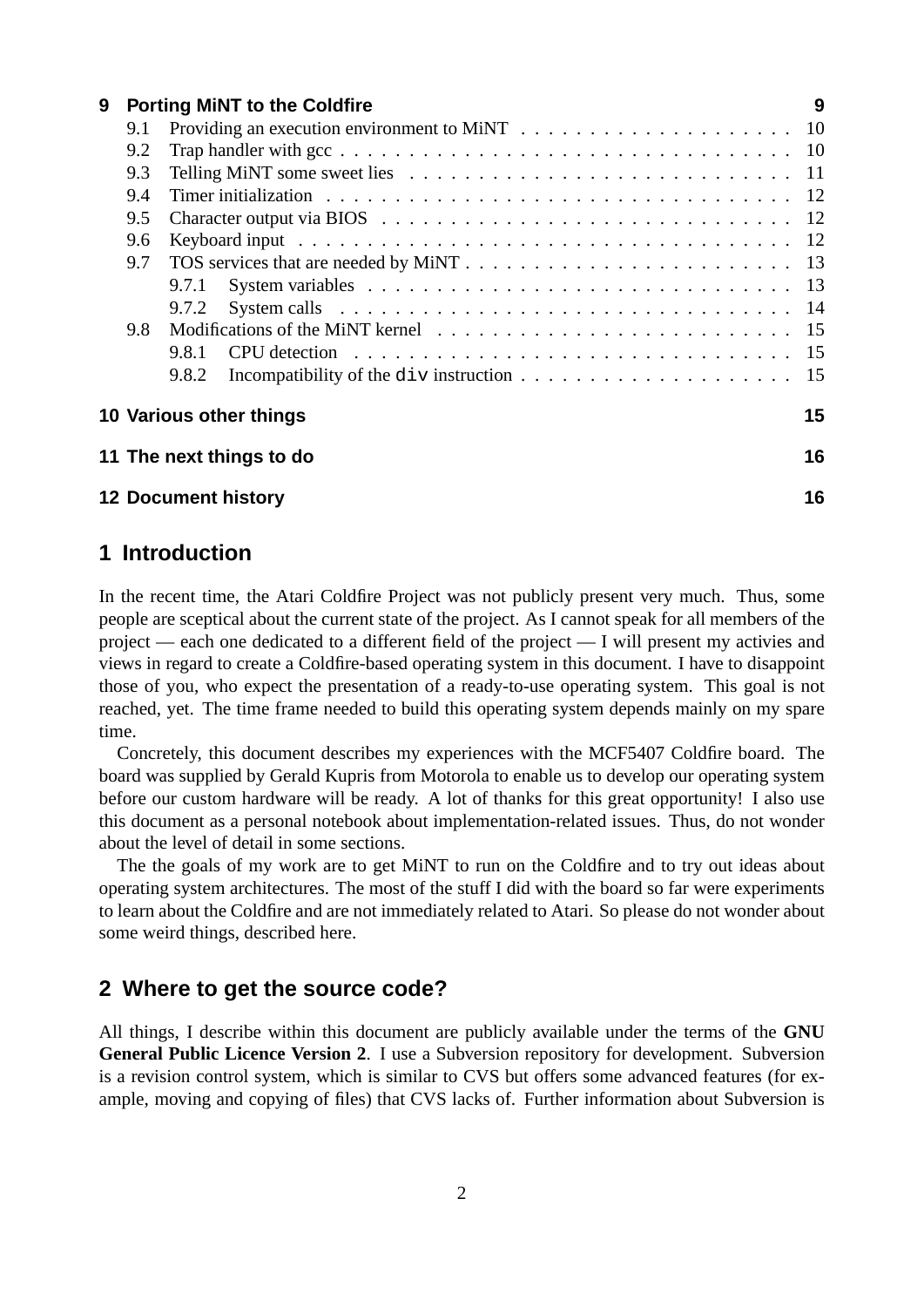available at http://subversion.tigris.org. There is a very detailed description of this tool available at http://svnbook.red-bean.com.

My Subversion repository is hosted at http://os.inf.tu-dresden.de/~nf2/svn. You can browse the repository using your web browser. You can check out the Coldfire related stuff by using the instruction:

svn checkout http://os.inf.tu-dresden.de/~nf2/svn/trunk/acp

All revision information, such as log messages, are world-readable, too.

## **3 Cypress PCI bridge**

The MCF5407 evaluation board features a PCI connector. This is a great chance for me to learn about programming PCI devices. My concrete goal was to drive a graphics card. The following sections contain technical stuff that I learned from my experiments or retrieved from various sources (documentation, uClinux kernel, internet).

The memory area from  $0xffff0000$  to  $0xffff3fff$  is dedicated to the Cypress PCI bridge. The lower area ( $0x0 - 0x1fff$ ) is the configuration space of the bridge, the higer area ( $0x2000 - 1$ 0x3fff) is a window to the PCI address space. The visible content of this window can be defined using the Cypress register 0x460 (see section 3.2).

## **3.1 Building the PCI address space**

Before PCI resources can be accessed, we must map them to the PCI address space, which has nothing to do with the host's address space. We can set all bits and subsequently read the memory base address registers of the PCI device's configuration space to determine the type and size of the provided ressources (this is a standard way which is described in Markus Fichtenbauer's PCI article http://acp.atari.org/files/pci-bios/index.html). The lowest bit of an base address register indicates if the entry belongs to an I/O (bit $0 = 1$ ) or memory resource (bit $0 = 1$ ) 0). The number of the other lower bits which are set to zero provide the information about the size of the resource.

I/O and memory ressources can be mapped to PCI addresses by writing the desired start addresses to their corresponding memory base registers in the PCI configuration block of the PCI device.

Additionally, the access to I/O and memory resources must be enabled by setting the bits 0 and 1 of the DEVCTRL (0x3) register in the configuration space.

#### **3.2 PCI window**

The Cypress PCI bridge supports three types of PCI transactions which can be performed with the help of the physical base address register (0x460) of the Cypress PCI bridge:

**configuration transaction** The physical base address register must be set to 0x40000006.

**IO transaction** The physical base address register must be set to the desired base address of the PCI address space where we mapped the I/O ressource (see section 3.1). Additionally, the lowest two bits must be set to 0x2.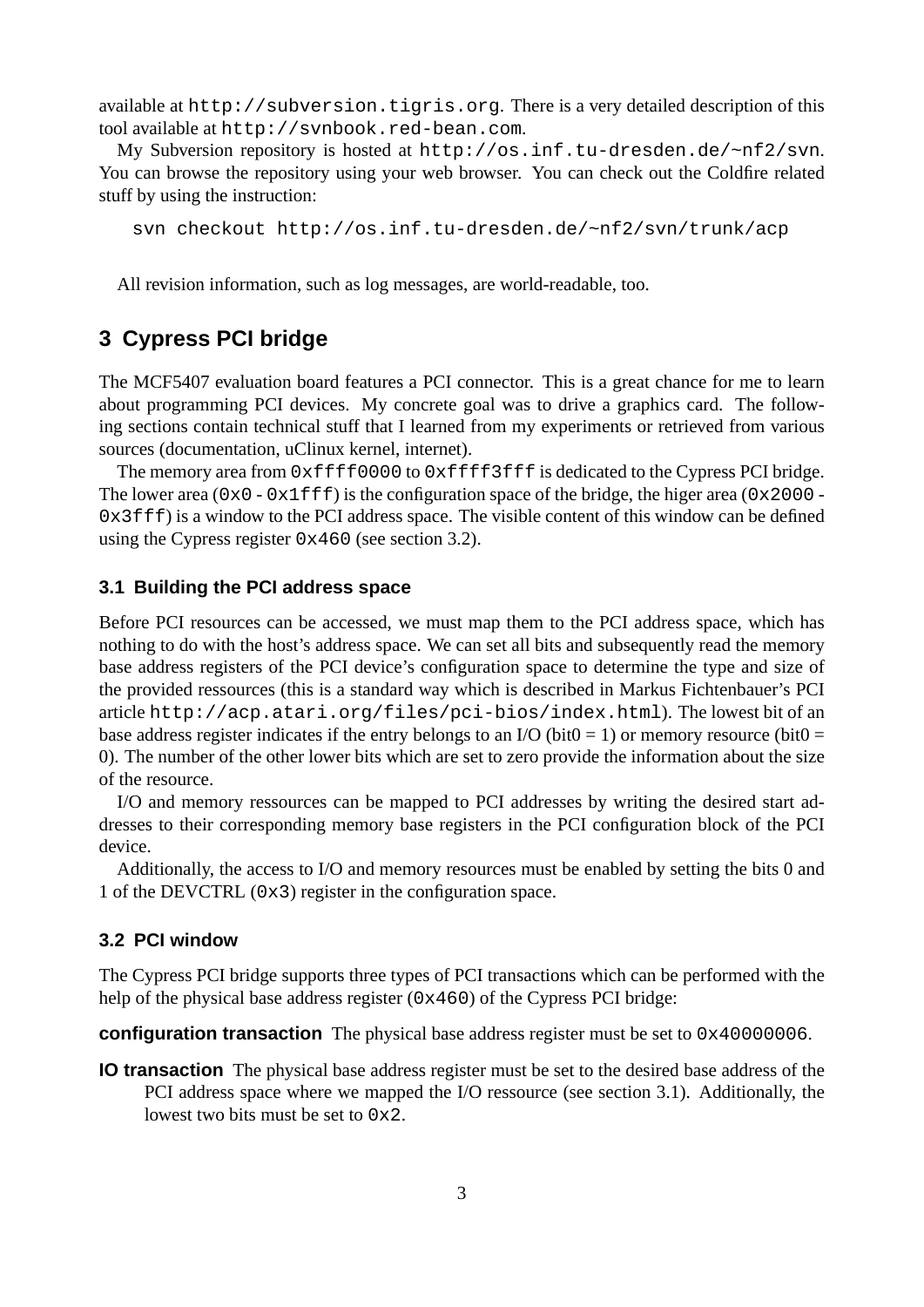**memory transaction** We have to do the same as for I/O transactions except that the lowest two bits of the physical base address register must be set to 0x4.

After that, the defined configuration, I/O or memory space of the connected PCI card is available at the PCI address space window (at 0xffff2000 - 0xffff3fff).

## **3.3 Endian**

The Cypress PCI bridge seem to perform a conversion to big-endian. I guess this can be configured using the Local Bus Configuration Register ( $0 \times 4 \text{ f c}$ ) bits 6,8,9 - but I did not manage it to properly switch the conversion off.

## **4 Matrox 1064**

Messing around with graphics cards took a lot of my time. My attempts of initializing such devices range from ground-up driver implementation (following the documentation) through hacking video drivers out of Linux to a video-device-driver environment that is able to use unmodified Linux video-drivers on the Coldfire evaluation board.

The positive side of this soul-destroying task is that I gained a lot of knowledge about PCI and the programming of various graphics cards (ATI Rage, ATI Radeon7500, Matrox1064, MatroxG450).

The following sections present some technical aspects that I stumbled across and found noteworthy. There might be references to source codes I am working on. Please do not get irritated by that.

## **4.1 Endian crap**

The Matrox 1064 features limited big-endian support (activated via bit 31 of the OPTION(0x40) register of the PCI configuration space) which must not be be switched on with the Cypress PCI bridge because endian conversion is already be performed by the Cypress chip.

I checked that using the OPMODE and IEN registers of the Matrox card, which I set to 0xfffffff and subsequentely read it - the zeroed-out bits allow an estimation of the correct byte order.

## **4.2 Attribute controller register**

The Attribute controller registers are funny. They must be accessed 8bit wise. Therefore the endian conversion of the Cypress chip produces total crap. Thus, we have to access the  $\text{ATTRX}(0 \times 1 \text{fc0})$ via the address  $0x1fc0+3$  and the ATTRD( $0x1fc1$ ) via the address  $0xfc1-1$ . Secondly, the ATTRX register changes its meaning with every write access. The first access must specify an index followed by a second write access specifying the value to write to the indexed register. Reading the register will always return the current index. The content of a register can be read via the ATTRD register. To reset the toggling of ATTRX we have to read the INSTS1( $0x1fda - I$  am not 100% sure about that address) register. Guess how much time I needed to explore that!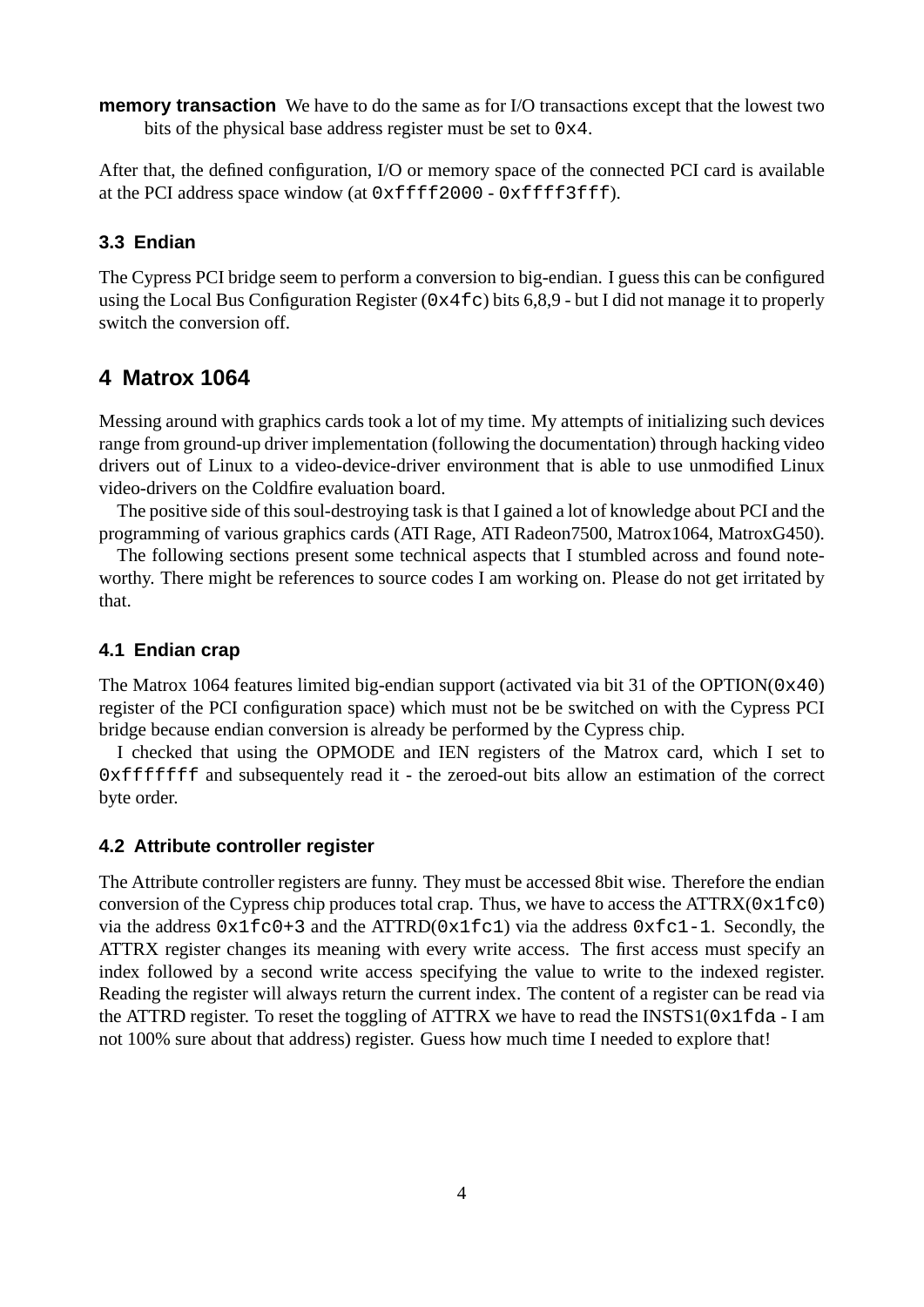## **4.3 The X-Registers**

The X-Registers (0x3c00 - 0x3c0a) are programed in a similar way as the attribute controller register. There is an index register PALWTADD(0x3c00+3) respectively PALRDADD(0x3c03-3) (which seem to have the same meaning) to specify an index. After that, the indexed register can be accessed via X\_DATAREG(0x3c0a-1) and PALDATA(0x3c01+1).

## **4.3.1 Palette RAM write test**

The PALRDADD register is automatically incremented while reading or writing the PALDATA register. In order to enable the palette stuff, we first have to initialise the XMISCCTRL(index  $0x1e$ ) register. The test program looks like this:

```
int i;
/* set PCI address space window */
pci_map_control(0x2000);
/* set up DAC stuff */
v_pci_w8("PALWTADD", PALWTADD, XMISCCTRL);
v_pci_w8("X_DATAREG[XMISCCTRL]", X_DATAREG, 0xff);
v pci w8("PALWTADD", PALWTADD, 0);
for (i=0,i<0x12;i++) pci_w8( PALDATA, i);
v pci w8("PALWTADD", PALWTADD, 0);
for (i=0;i<0x12;i++) v_pci_r8("PALDATA", PALDATA);
```
#### **4.3.2 VGA sequence register test**

The following code tests the VGA sequence registers. The register  $SEQX(0x1fc4+3)$  is used to specify the index of the desired register while  $SEQD(0x1fc5+1)$  is used to perform the actual access. I just set all bits of all sequence registers to one and compared the resulting bits that stood zero with the specification.

```
pci_map_control(0x0);
for (i=0; i<5; i++) {
  v_pci_w8("SEQX", SEQX, i);
  v_pci_w8("SEQD", SEQD, 0xff);
}
```
## **5 Video Device Driver Environment**

After a half-successful attempt to hack the Matrox driver code from the Linux-2.2 kernel (after 2-3 days of intensive digging in the driver code I even got the Matrox to display a blue screen) I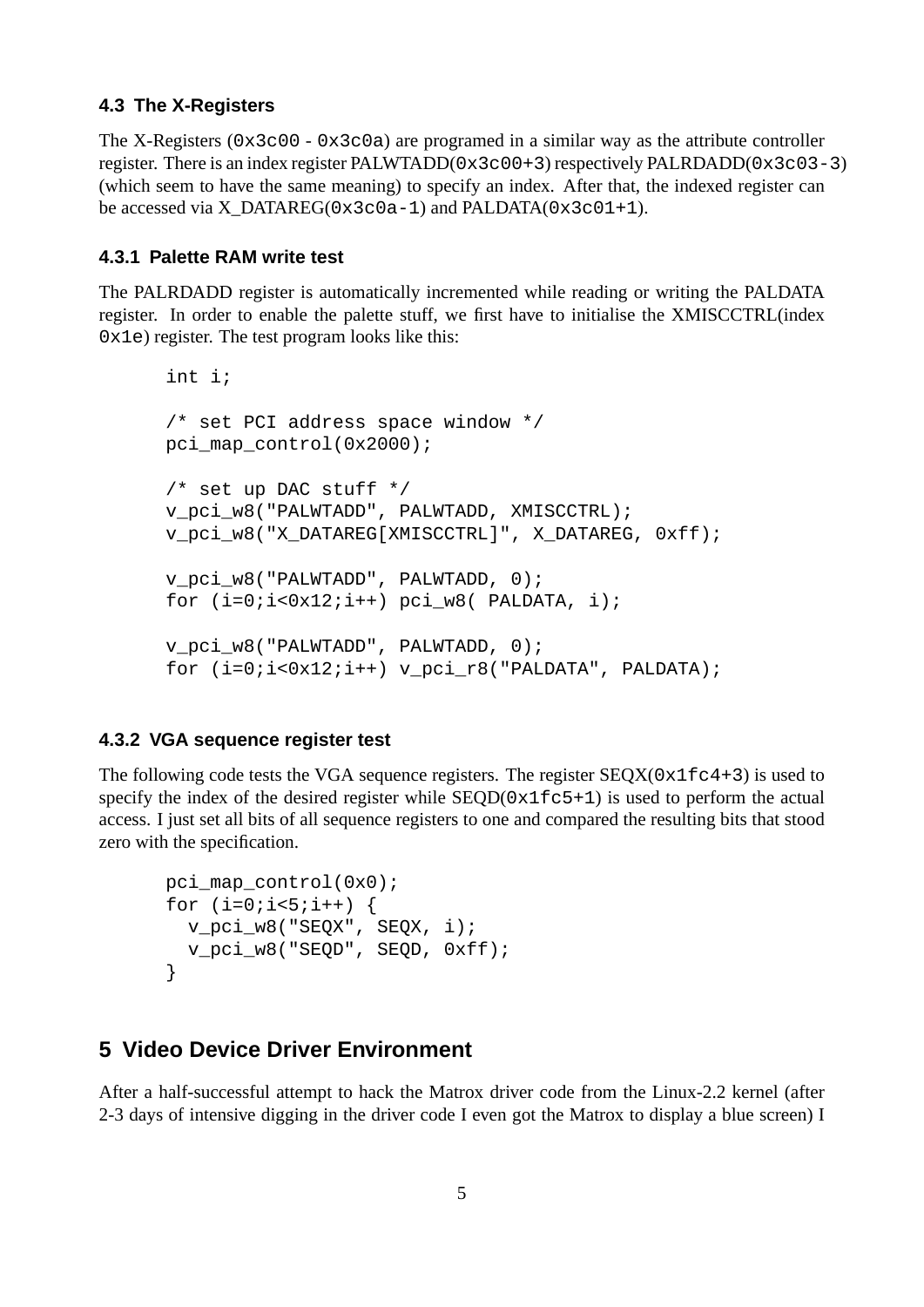decided to give the Device Driver Environment (DDE) approach a go. Instead of modifying the original driver code and inducing new bugs I decided to let the original driver code of Linux-2.4.20 run in an emulation enviroment. A small emulation code layer provides all functions needed to let the driver "think" it is at home in the Linux kernel. The following steps were needed to perform this task:

## **5.1 Choosing the driver sources**

The needed driver source code files had to be identified. I choose the files shown in table 1. Not all of them are actually needed to drive a Mystique but including them simplifies later support for other Matrox models. As you can see, the ported driver code consists of ca. 9000 lines (without comments).

| source file        | lines of code | notes                       |
|--------------------|---------------|-----------------------------|
| $g450$ _pll.c      | 390           |                             |
| g450_pll.h         | 5             |                             |
| i2c-matroxfb.c     | 280           | the DAC as used on Mystique |
| matroxfb_DAC1064.c | 877           |                             |
| matroxfb DAC1064.h | 150           |                             |
| matroxfb Ti3026.c  | 675           |                             |
| matroxfb_Ti3026.h  | 8             |                             |
| matroxfb_accel.c   | 999           |                             |
| matroxfb_accel.h   | 9             |                             |
| matroxfb base.c    | 2232          | main init code              |
| matroxfb_base.h    | 702           |                             |
| matroxfb_crtc2.c   | 730           |                             |
| matroxfb_crtc2.h   | 37            |                             |
| $matroxfb_g450.c$  | 111           |                             |
| matroxfb_g450.h    | 9             |                             |
| matroxfb_maven.c   | 122           |                             |
| matroxfb_maven.h   | 6             |                             |
| matroxfb_misc.c    | 830           | also core functions         |
| matroxfb_misc.h    | 17            |                             |
| total              | 8965          |                             |

**Table 1:** Used driver source codes from the Linux-2.4.20 kernel.

## **5.2 Compiling the driver**

I had to determine the needed Linux-kernel header files. This was easy:

grep -h "^#include" \*.c \*.h | sort | uniq

The more difficult job was to decide which header files of the Linux kernel could be used in their original form and which ones had to be replaced by own implementations or fakes. Table 2 shows an overview over the unchanged and modified/faked header files. This step was - by far - the most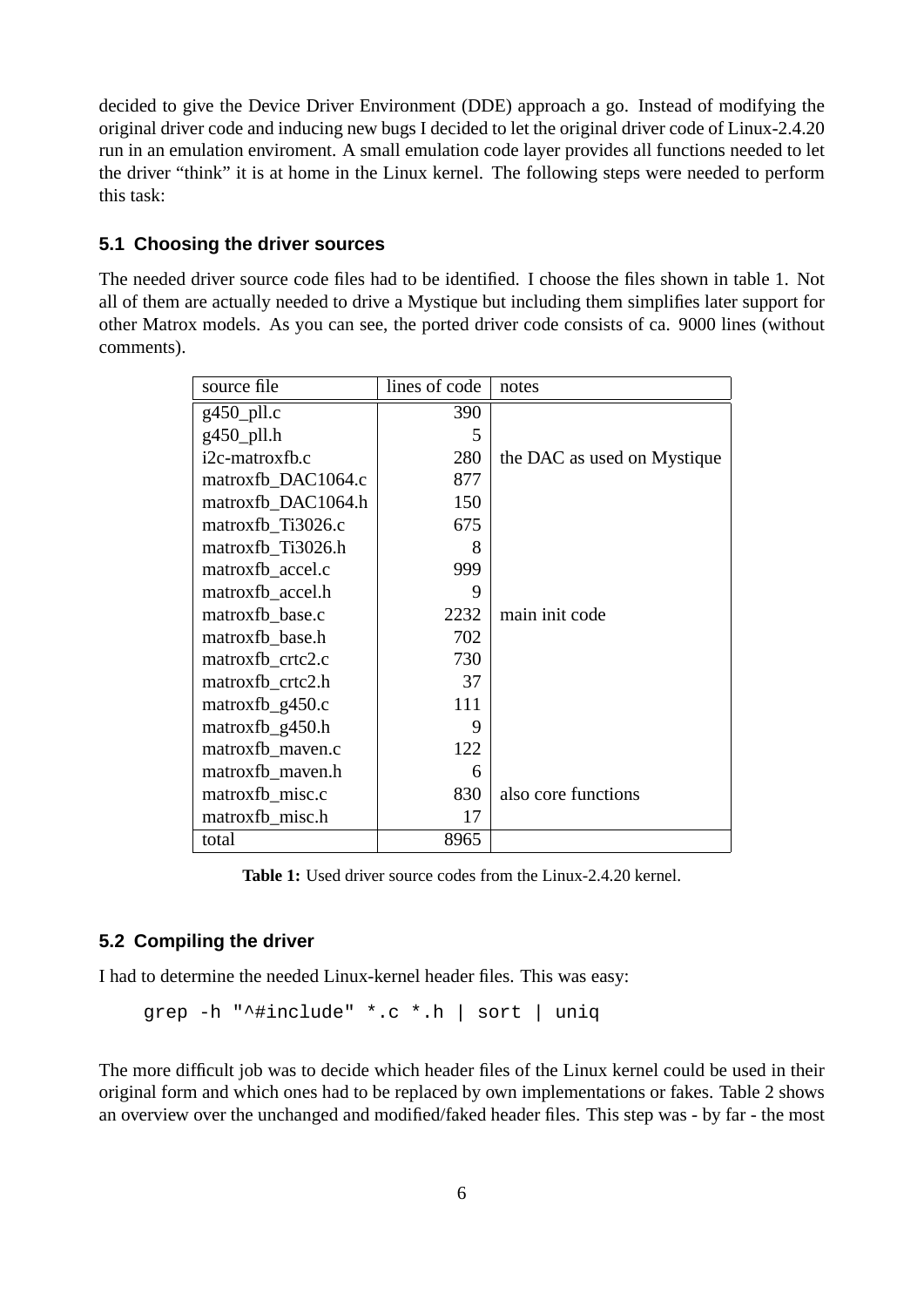time intensive one. I also had to determine the right defines to choose to produce a driver that actually does something useful (the configuration can be found in include/linux/autoconf.h ). In result all original C source files compiled happily.

| original                       | replaced by own implementations |
|--------------------------------|---------------------------------|
| include/linux/config.h         | include/linux/autoconf.h        |
| include/linux/types.h          | include/linux/module.h          |
| include/linux/stddef.h         | include/linux/kernel.h          |
| include/linux/posix_types.h    | include/linux/console.h         |
| include/linux/fb.h             | include/linux/delay.h           |
| include/linux/console_struct.h | include/linux/fs.h              |
| include/linux/list.h           | include/linux/i2c.h             |
| include/linux/timer.h          | include/linux/init.h            |
| include/linux/devfs fs.h       | include/linux/ioctl.h           |
| include/linux/i2c-algo-bit.h   | include/linux/ioport.h          |
| include/linux/errno.h          | include/linux/mm.h              |
| include/linux/selection.h      | include/linux/pci.h             |
| include/linux/matroxfb.h       | include/linux/slab.h            |
| include/linux/pci_ids.h        | include/linux/spinlock.h        |
| include/linux/i2c-id.h         | include/linux/string.h          |
| include/asm/types.h            | include/linux/tty.h             |
| include/asm/posix_types.h      | include/linux/vt buffer.h       |
| include/asm/errno.h            | include/linux/interrupt.h       |
| include/asm/ioctl.h            | include/linux/kdev t.h          |
| include/video/fbcon-cfb16.h    | include/linux/devfs_fs_kernel.h |
| include/video/fbcon-cfb2.h     | include/linux/prefetch.h        |
| include/video/fbcon-cfb24.h    | include/linux/sched.h           |
| include/video/fbcon-cfb32.h    | include/asm/io.h                |
| include/video/fbcon-cfb4.h     | include/asm/uaccess.h           |
| include/video/fbcon-cfb8.h     | include/asm/unaligned.h         |
|                                | include/asm/semaphore.h         |
|                                | include/asm/rwsem.h             |
|                                | include/asm/page.h              |
|                                | include/asm/param.h             |
|                                | include/video/fbcon.h           |

**Table 2:** Untouched and replaced header files of the Linux kernel

## **5.3 Linking and the implementation of the driver environment**

In order to link an executable binary, all unresolved symbols had to be implemented (or at least faked). At first I created dummy implementations using a sed script with linker error messages as input. All dummy implementations can now be found in mga\_dde\_dummy.c . I had to fully implement all essential functions such as PCI device access. Table 3 shows the emulation code files.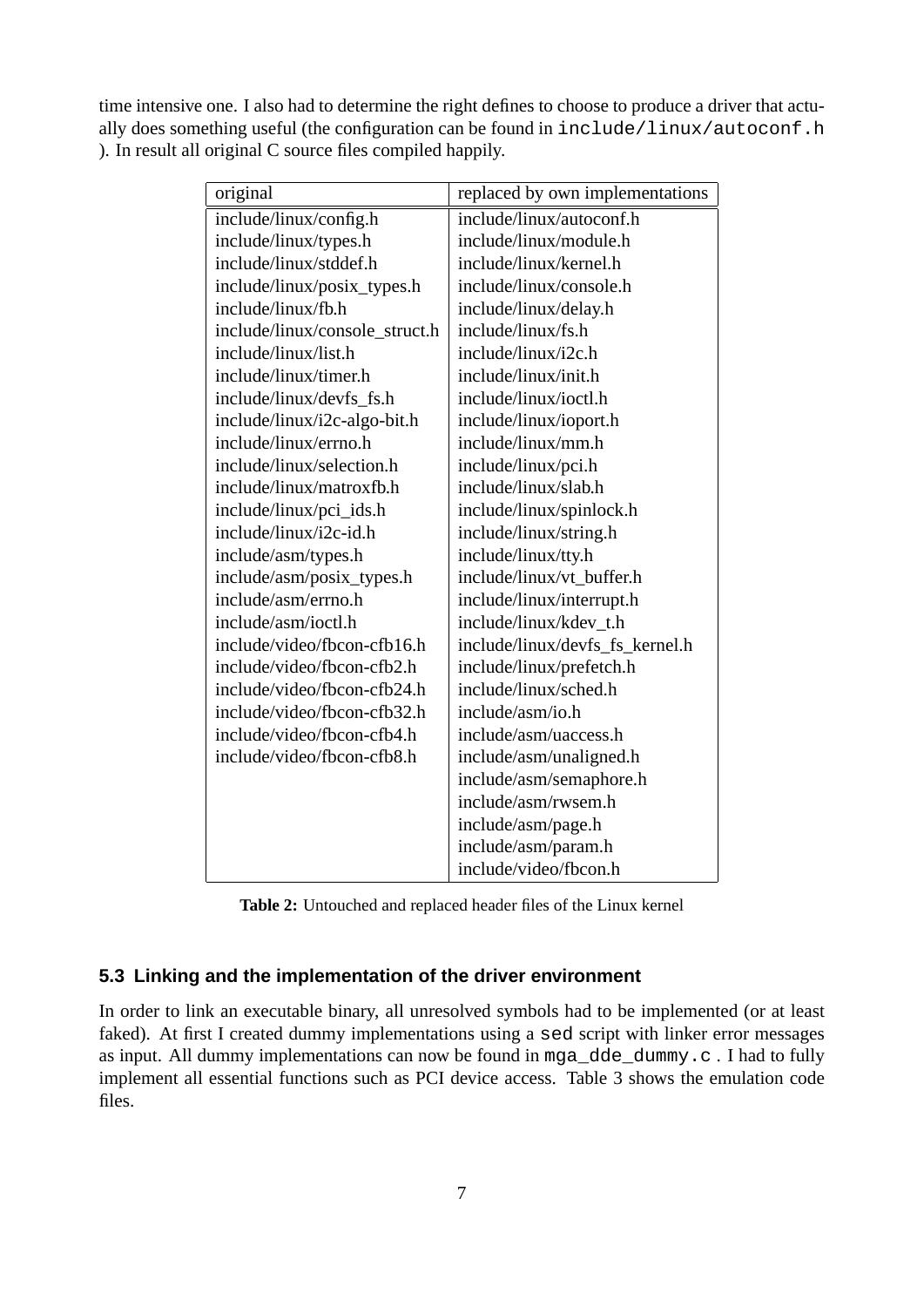| source file         | lines of code | notes                           |
|---------------------|---------------|---------------------------------|
| emu_lx_fbcon.c      | 19            | fake of Linux framebuffer       |
| $emu_l x_p$ ci.c    | 104           | Linux PCI interface             |
| mga_dde_dummy.c     | 197           | misc (48) dummy implementations |
| mga_dde_init.c      | 40            | <b>PCI</b> and Matrox init      |
| mga_dde_init.h      |               |                                 |
| mga_dde_pci.c       | 39            | core PCI for MCF5407            |
| mga_dde_pci.h       |               |                                 |
| mga_dde_pci_debug.c | 76            | verbose PCI functions           |
| mga_dde_pci_debug.h | 6             |                                 |
| total               | 480           |                                 |

**Table 3:** Matrox DDE source files

#### **5.3.1 Changes of the original driver code**

The original driver code had to be slightly changed to make it run on the Coldfire board. Due to the DDE approach these changes were very small (nearly non-existent):

- matroxfb\_base.c: Set the default value of the static variable noinit to 1 (original value 0)
- matroxfb\_base.c: The original code to detect the size of the framebuffer does not work correctly, yet. Thus, I commented out the goto failVideoIO in function initMatrox2 to let the driver proceed with the initialisation procedure even if the memory probing fails.
- matroxfb\_base.h: I renamed the define \_\_LITTLE\_ENDIAN to \_\_LITTLE\_ENDIAN\_OUTW to make the driver use the readb and writeb functions.

#### **5.4 Firing the bullet**

After successfull compilation and linking I had to find the proper way to jump into the drivers code. To my very surprise all I had to do was to call the function matroxfb\_init in matroxfb base.c. When setting the noinit variable to 0 the driver even sets a default video mode (640x480 16bit). So there is a huge improvement over the Matrox driver code in Linux-2.2! So now we have screen output on the Coldfire evaluation board - a small step for the world but a huge step for Norman :-)

#### **5.5 Experiments with the ATI Rage driver from Linux-2.4.20**

I enhanced the video device driver environment to provide all functionality needed for the aty driver from Linux-2.4.20. The driver starts up and successfully probes my 3D Rage (GT) card. It also initialises a default video mode but I have not managed to display a descent picture on screen.

In the meanwhile I discovered that the power consumption of more recent graphics boards is just too high for the Coldfire evaluation board. I experimented with ATI Radeon, Matrox G450, ATI Rage LX and various other graphics cards, but the Matrox 1064 was the only one with a low-enough power consumption.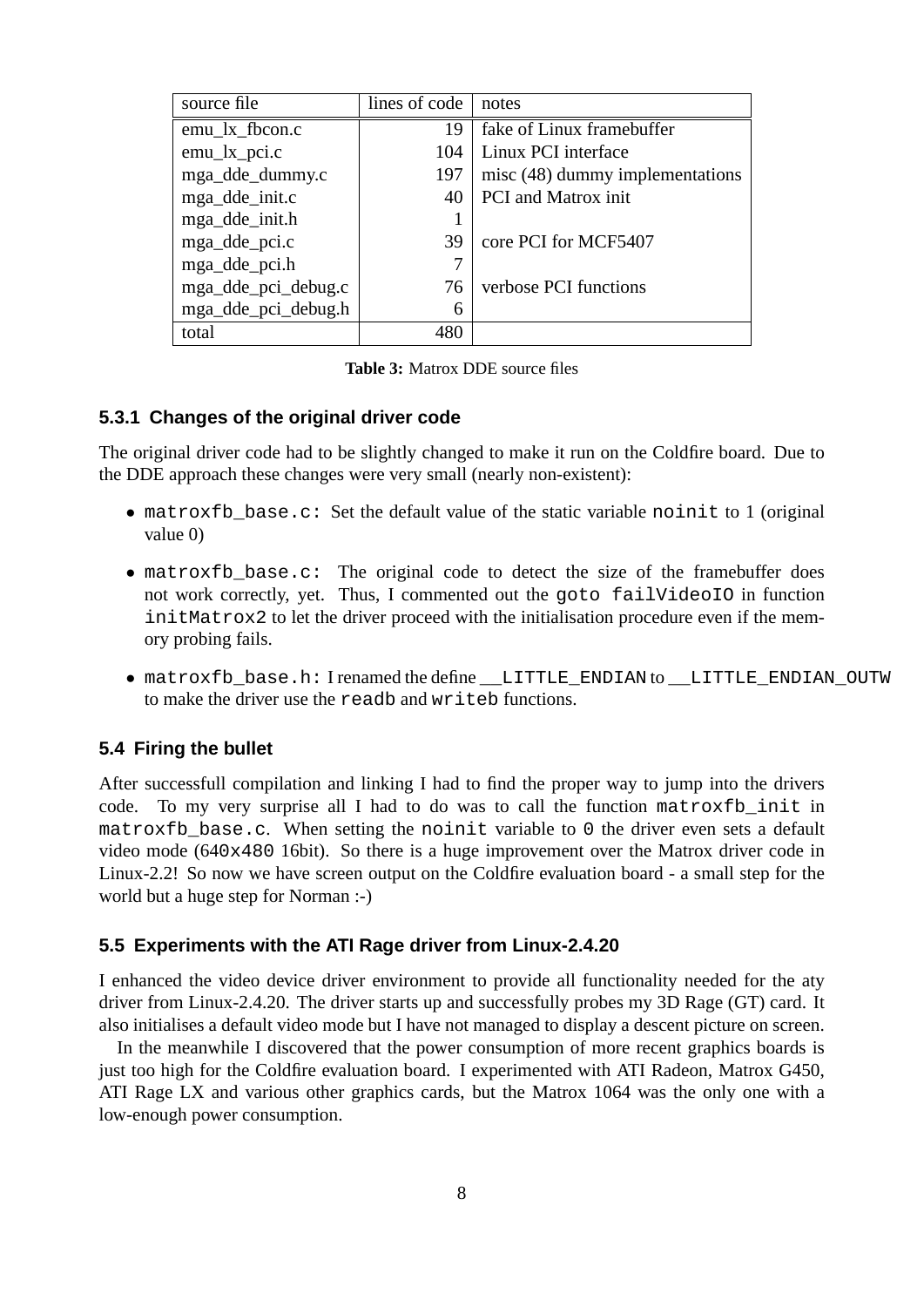## **5.5.1 Modifications of the Linux driver**

• mach64\_ct.c: return at the begin of function aty\_set\_pll\_ct

If the Coldfire executes the function aty\_st\_pll for setting up the PLL\_GEN\_CNTL register - the program freezes shortly afterwards. Even the break-button of the Coldfire evaluation board refuses to work then.

## **6 Interrupt-based driver for Wacom Artpad**

The MCF5407 evaluation board features two serial ports — one is used for debugging and the other is available for custom use. Since I needed an input device for my further work, I decided to implement a driver for a Wacom Artpad, that lied around somewhere. The nice thing about the Wacom Artpad is its simple communication protocol. Since the driver had to work interruptdriven, I had to discover how to program interrupts on the Coldfire, which was a fairly easy walk. The initialitation of the serial interfaces is well described by the source code of the Motorola dBUG monitor and the uCLinux source code.

# **7 DOpE window server**

I ported the DOpE window system to the Coldfire board. DOpE is a window system that I develop for the real-time operating system DROPS. It is my current research project at the university. Information about DOpE are available on my private website:

http://os.inf.tu-dresden.de/~nf2

Basically, I needed the port of DOpE to the Coldfire for ego-reasons ;-)

## **8 MicroAPL CF68K Emulation Library**

One fundamental thing for running Atari applications on the Coldfire is a working emulation of mk68k instructions that are not present in the Coldfire. MicroAPL provides a solution for this problem: The cf68klib is a virtual machine that can either execute usermode 68k instructions only, or virtualizes a whole 68k CPU including supervisor mode! The exception vector table and all interrupts are also virualized by cf68klib such that a whole operating system could be run within the virtual machine. After a weekend of studdying the documentation and experimenting, I successfully started up the virtual machine and executed instructions that are not natively implemented in the Coldfire CPU! This is a big step for getting MiNT to run on this platform.

# **9 Porting MiNT to the Coldfire**

There are two possible ways of how to port the FreeMiNT kernel to the Coldfire:

• We can port the kernel sources to a new target system and compile it using the native gcc for the Coldfire. This needs a lot of knowledge of the MiNT kernel sources and a lot of porting work. Of course, the Coldfire-branch of the kernel must be maintained to be up-to-date with the main brach of MiNT.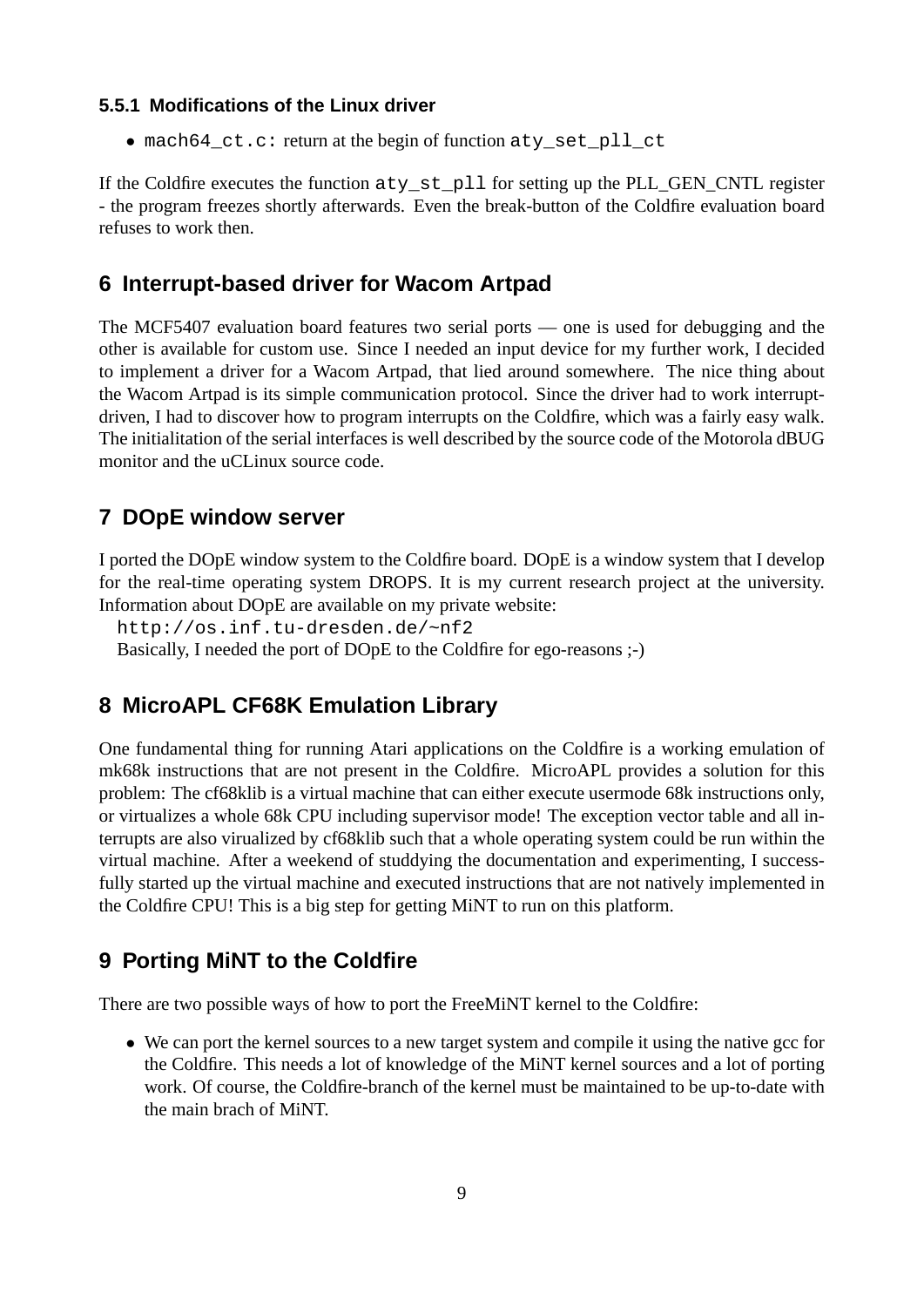• We can try to use a MiNT kernel image, compiled for the original Atari and execute it inside the cf68klib. For this approach, we need to find out about all the things, MiNT relies on such as the used TOS system calls and timers and exception vectors — and must provide these pre-requisites by our underlying system. The drawback of this approach is possible performance-loss because some instructions of the MiNT kernel image must be emulated by the cf68klib. The big advantage is, that we were always up-to-date with the current MiNT kernel as we just need the binary kernel image (mint.prg). The performance can be improved later by using the Coldfire-gcc for compiling the C-parts of MiNT and changing the assembly routines not to use non-native Coldfire instructions anymore.

I decided to give the second approach a go.

For executing the MiNT kernel, we first must relocate the TOS executable — TOS executables can be loaded at any address in memory. Thus, when absolute references within the executable are used by the program these references must be adapted to the actual position of the executable in memory. I just deploy the relocation routine that I used in many demos and it works well on the Coldfire. Actually, even the relocation routine runs inside the cf68klib virtual machine because it uses some non-Coldfire mc68k instructions.

## **9.1 Providing an execution environment to MiNT**

The MiNT kernel image is a normal TOS executable and thus, it relies on the environment, provided by TOS — such as a valid basepage containing all information about the segments, environment string and arguments of the program. I implemened a basepage initialization routine. The address of the basepage is then passed to MiNT. Now, with the basepage provided we can jump into the MiNT kernel.

We must let MiNT think to be at home at TOS by providing the TOS functions that are actually needed by MiNT. The first things we see from the MiNT kernel are some attempts to call GEMDOS functions via the trap #1 instruction. Thus, we must install a handler for such trap calls. The MicroAPL cf68klib allows us to use user-level trap handlers that look exactly like MC68k trap handlers. The MC68k as well as the Coldfire4 feature a table of exception vectors at an address, which is defined via the vbr register. Initially, this register is set to zero. That means, MiNT expects the exception vectors to reside just at the beginning of the address space. I do not want to change MiNT so I move the real exception vector table of the Coldfire to another location  $(0x01000000)$  and use the address space from  $0x0$  to  $0x3ff$  for storing the virtual exception vector table of the virtual MC68k cpu. For serving the needed GEMDOS calls, a custom (userlevel) exception handler for  $trap \#1$  must be installed at address  $0 \times 84$ .

In result we get some nice GEMDOS traps such as Mshrink, Fsfirst and Cconws. Yes! There are the first boot messages of MiNT!

## **9.2 Trap handler with gcc**

Sadly, the way of how arguments are passed to TOS via the known TOS syscall bindings is not compatible with the function calling conventions used by gcc. TOS programs use to push 16bit and 32bit arguments onto the stack without any gaps in-between. In contrast, gcc alignes all arguments to 32bit-even addresses by leaving 2-byte gaps between two 16bit arguments. According to Peter Barada, the maintainer of the Coldfire-gcc, there is no way to prevent the 4-byte stack alignment of gcc.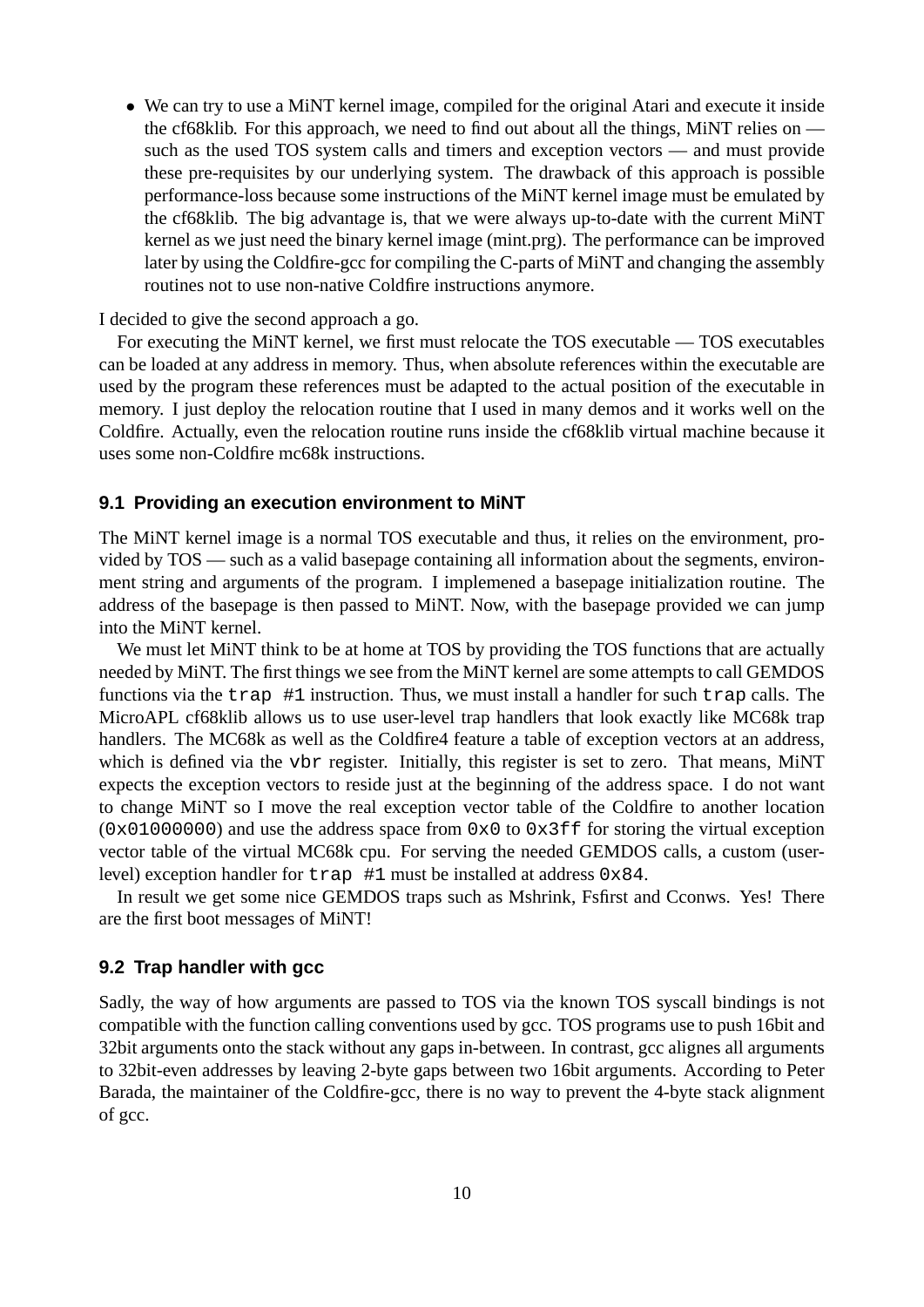Thus, we need to convert the syscall frame to a valid gcc call frame. This conversion is called marshalling (slightly inspired by the terminology used for IDL compilers). For this, I created a small tool that generates the needed conversion code for specified syscall signatures.

In the meanwhile, Frank Naumann told me a way of how to work around the 32-bit stack alignment. All one need to do is to pass the parameters not directly but using a structure. Thus, MiNT applies its alignment policy for aligning struct elements when constructing the structure in memory. The default policy for that is 16bit alignment - exactly what we need. So we could implement the trap dispatch functions simply by using

```
struct setexc args { short vecnum, long handler; };
  static long setexc(struct setexc_args args) {
    ...
  }
instead of
  static long setexc(short vecnum, long handler) {
    ...
  }
```
Anyway, I kept using the generated stubs because I do not want the kernel to work directly on the user stack pointer. In this case any malicious user program could crash the system by setting its stack pointer to an illegal address before calling the kernel.

#### **9.3 Telling MiNT some sweet lies**

During startup, MiNT determines on which kind of hardware platform and TOS-version it runs and takes this information in account for its later operation. To make MiNT behave as we like it, we tell MiNT some (bogus) information. Later, we can build-in Coldfire-specific support into the MiNT kernel. One information source, MiNT takes into account, is the *cookie jar*. This is a central point in the system that provides so-called cookies\_, which hold information for certain system properties and interfaces to software extensions of the operating system. On the Atari the cookie jar is created by TOS and filled with information about the machine type. In our execution environment we also create such a cookie jar and supply the following cookies:

- **COOKIE\_\_MCH** This is the machine type. We define its value to be 0x30000L, which represents "Falcon hardware".
- **COOKIE** VDO This cookie specifies the installed video hardware. We set this cookie to the value 0x30000L, which means "Falcon video". This way, MiNT requests the size of the frame buffer via the XBIOS function VgetSize during its memory initialization. Otherwise, it would use line-A stuff, which I really do not like to care about  $;$ -)
- **COOKIE\_PMMU** This cookie holds the information about the availability of a PMMU (Programable Memory Management Unit). Since the Coldfire does not feature a PMMU, we need to make MiNT to keep its hands away from PMMU related things and thus, set this cookie to  $0 \times 0$ L.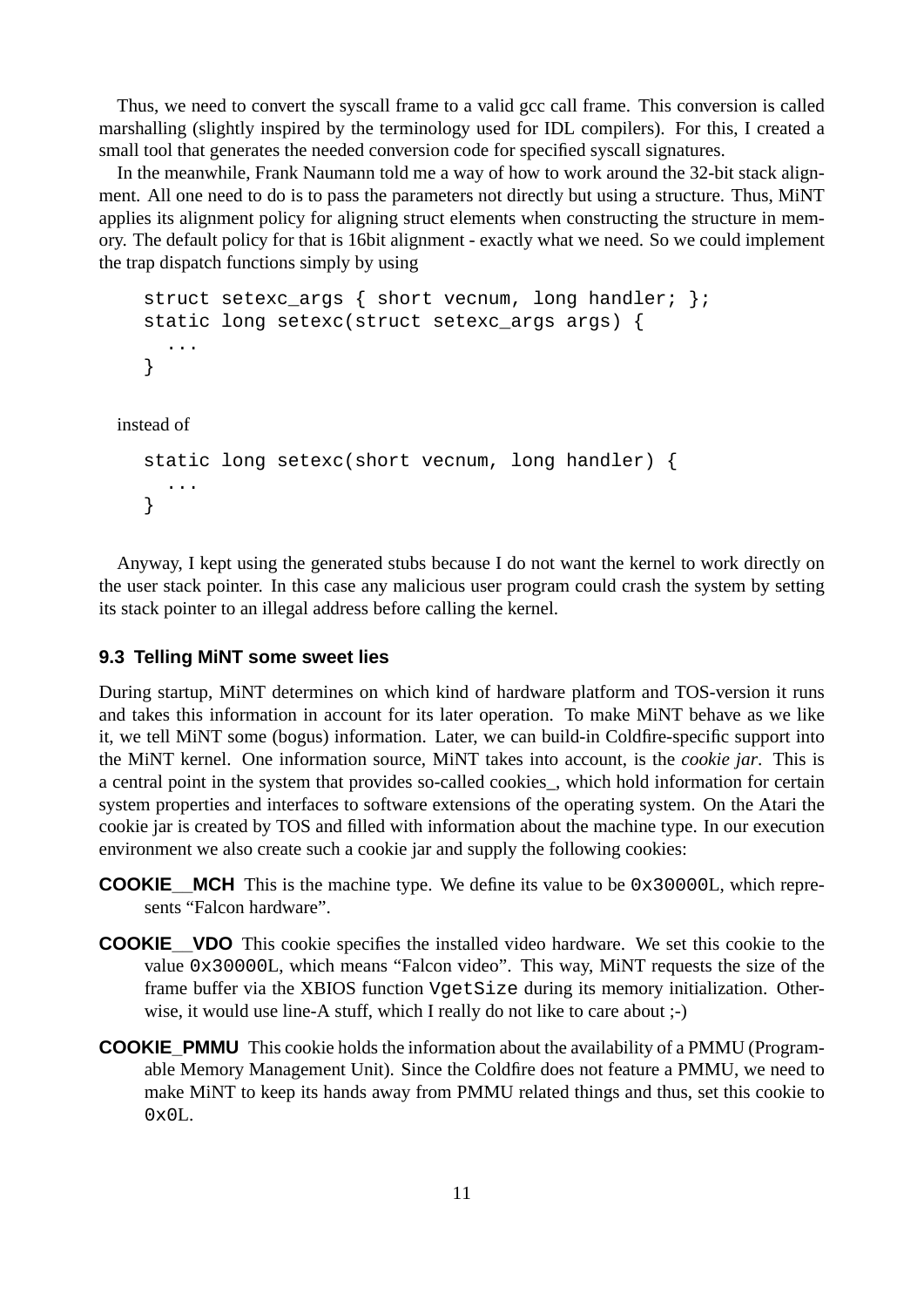## **9.4 Timer initialization**

One thing, MiNT relies on, is a 200Hz timer that operates on the exception vector  $0x114$ . On the Atari, this timer is called Timer-C. On the Coldfire, there is no such Timer-C, but two internal timers (Timer-0 and Timer-1). The initialization of these timers is not compatible with Atari-ST hardware. On Atari machines, TOS initializes all timers and MiNT just installs itself into the corresponding exception vector. Thanks to that, MiNT does not perform any hardware-specific timer initialization and gives us the chance to do this initialization in advance within our execution environment. One tricky thing is, that the Coldfire does not allow us to use the exception vector 0x114 for its internal timer (the internal timer generates an autovector interrupt, for which exists a dedicated range of exception vectors). I solved this problem by installing an exception routine at the actually used exception vector  $0 \times 74$  that just jumps right to the routine,  $0 \times 114$  is pointing at:

```
timer_200hz_vec:
 bsr timer 200hz start | init next timer interrupt
 addq.l #1,JIFFIES_200HZ | increment jiffies value
 move.l TIMER_C_VEC,-(%sp) | branch to timer-c exception handler
 rts
```
The subroutine timer\_200hz\_start just schedules the next timer interrupt. JIFFIES\_200HZ is actually the address 0x4ba. This is a TOS system variable that counts the number of Timer-C interrupts. MiNT relies on this system variable. Thus, we need to feed it here. The TIMER\_C\_VEC is the exception vector  $0x114$ , which is not in use by the Coldfire but only holds the logical Timer-C exception vector. From MiNT's viewpoint, Timer-C just works as normal.

Now, with a timer provided by us, MiNT passes its "calibrate delay loop" successfully. Argh! What do we see there? 2.54 BogoMIPS? This was really not the performance, I expected! In fact, it is only half as fast as a Falcon. Instead of whining, I checked the cache of the Coldfire and found it switched off. After activating the cache we get 151.55 BogoMIPS. This was the value, I expected from the 150Mhz Coldfire processor. In fact, the cf68klib does not affect this value because the benchmarking function does not use any instructions, that must be emulated.

## **9.5 Character output via BIOS**

At the very first stage of MiNT's startup, it uses GEMDOS for textual ouput. After it takes over the GEMDOS, BIOS and XBIOS traps, however, it switches over to BIOS-based textual output. In fact, it does not use BIOS traps for printing characters (one trap exception per character would be damn slow) but it uses the vectors xcostat and xconout as shortcuts. Thus, MiNT just calls the routines installed at these vectors via a normal branch instruction. This way quite tricky to find  $out$   $:-)$ 

## **9.6 Keyboard input**

Currently, MiNT does not feature a custom keyboard driver but relies on the BIOS for keyboard input. This is quite nice for us because it gives us the opportunity to easily emulate a keyboard by our custom BIOS routines that can use the serial terminal as a virtual keyboard (the Coldfire evaluation board does not feature a keyboard connector).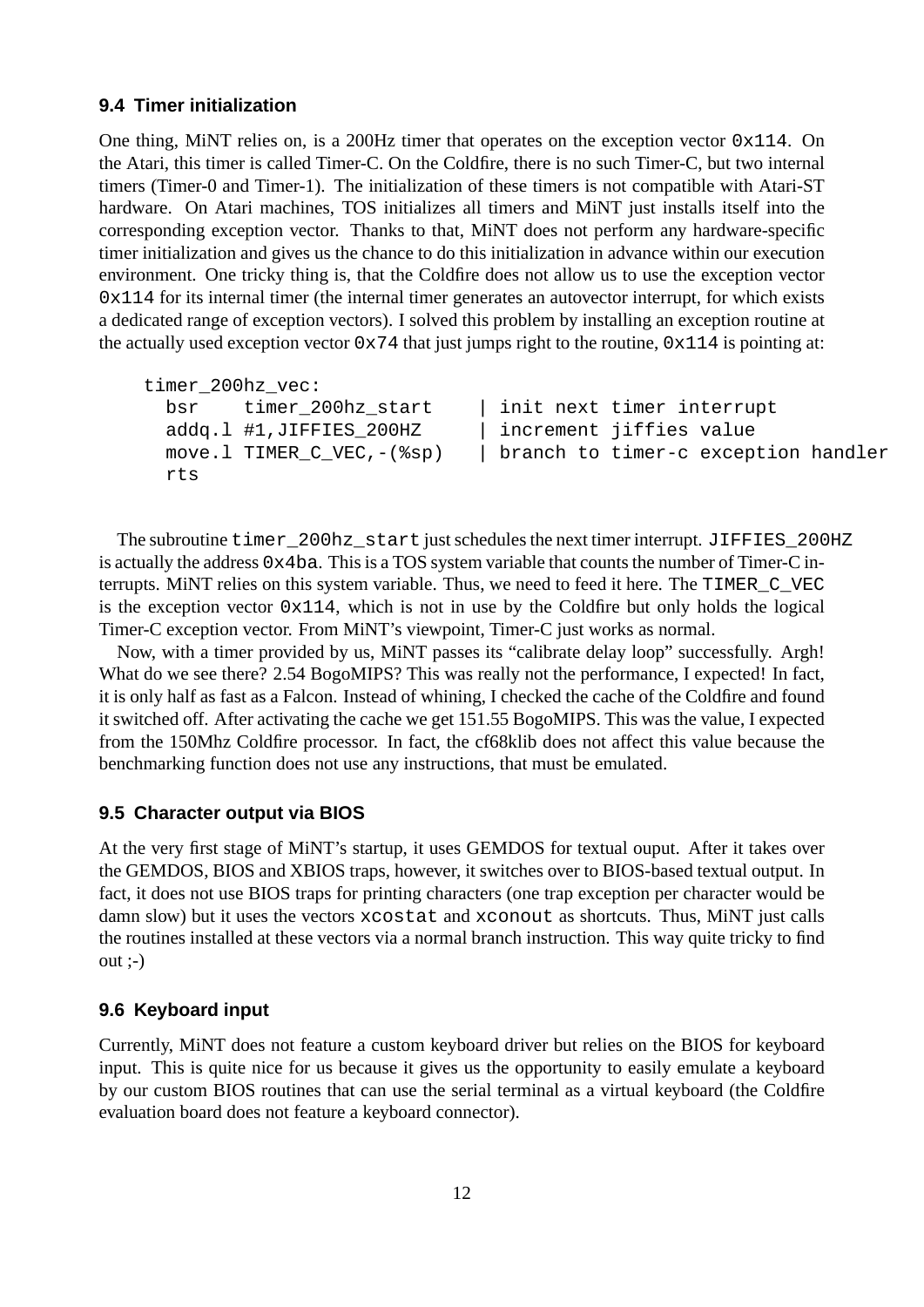Keyboard events are passed from the BIOS to MiNT via a ring-buffer, called IOREC. MiNT requests the location of this ring-buffer by using the XBIOS function Iorec. Every 20 miliseconds (on each VBL interrupt), MiNT polls the ring-buffer for new keyboard events. In our execution environment we install an interrupt handler for the serial interface. The interrupt handler supplies all incoming data to the ring-buffer, shared with MiNT. Each entry of the event buffer has the size of 4 bytes. We can submit the incoming ASCII values directly to the buffer by setting the first three bytes to zero and the 4th byte to the ASCII value. This way, we even do not need to care about the conversion between ASCII and keycodes - really cool!

#### **9.7 TOS services that are needed by MiNT**

The MiNT kernel relies on a number of TOS system variables and TOS system calls during its bootup.

## **9.7.1 System variables**

TOS uses the memory area from  $0 \times 400$  to  $0 \times 600$  for storing OS specific variables that are (more or less) documented. I identified the following system variables to be used by MiNT during the startup. There may be more variables needed by different subsystems of MiNT and TOS applications.

- **\_sysbase (0x4f2)** Pointer to a structure that describes the installed operating system (TOS). MiNT determines the installed TOS version by reading the os\_version member of this structure. It also uses the pkbshift member. In our execution environment we install an os\_header structure and set the os\_version to 0x102 to let MiNT think, it is dealing with TOS version 1.02.
- **xcostat (0x55e + 0x8)** The eight variables at 0x55e are pointers to BIOS xcostat routines for the different BIOS devices. MiNT uses the device number 2 for its textual output of the console. Thus, we need to install a handler at  $0 \times 55e + 0 \times 8$ .
- **xconout (0x57e + 0x8)** Similar to xcostat, the eight variables at 0x57e point to corresponding handlers for the character output to the different BIOS device numbers. We need to install an output handler for device 2.
- **getbpb (0x472)** This is a vector to a function that returns the BIOS parameter block. MiNT executes this routine. Thus, we need to install at least a dummy routine there.
- **\_longframe (0x59e)** This variable describes the format of the exception stack frame. It is evaluated by the Timer-C handler of MiNT. We just have to make sure that this variable is set to zero.
- **timr ms (0x442)** This value describes the period of the VBL timer interrupt. Normally, it is set to 20 (20 miliseconds) - so we do the same. This system variable is used by MiNT's VBL handler to schedule context switches.
- **\_p\_cookies** This variable contains the pointer to the cookie jar. As described in section 9.3, we provide a cookie jar to MiNT.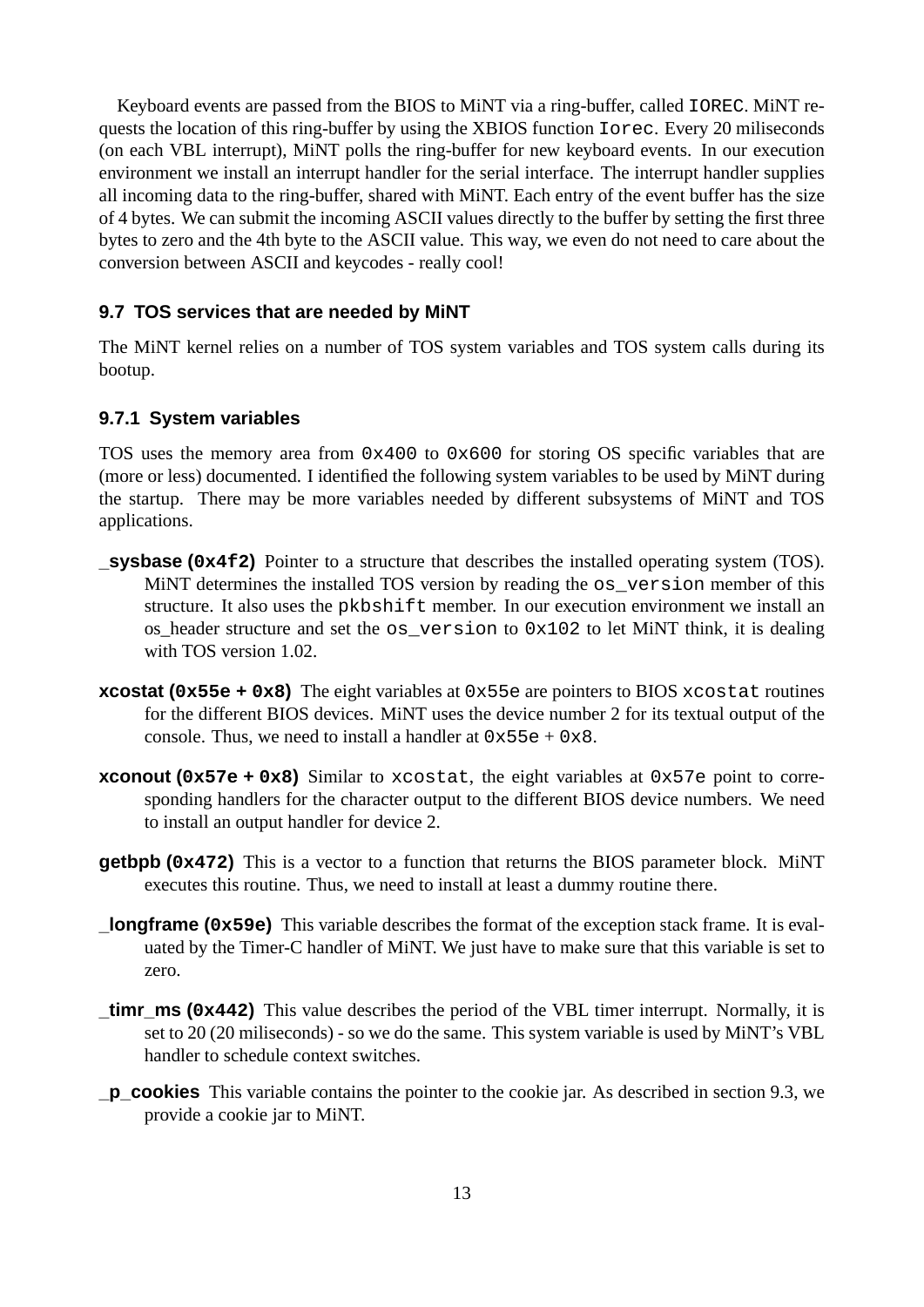**\_hz\_200 (0x4ba)** This variable is also called *jiffies counter*. Its value is incremented on each Timer-C interrupt. MiNT does not increment this value by itself but relies on TOS to increment this variable.

## **9.7.2 System calls**

In the execution environment, we handle trap 1 (GEMDOS), trap 2 (GEM), trap 13 (BIOS) and trap 14 (XBIOS). By default, we do nothing and just return 0. Anyhow, some system calls must be dispatched by the execution environment. This section is a brief summary of the system calls that must be handled specifically to make MiNT behave nicely.

## **GEMDOS calls**

- **mxalloc** Mxalloc is used by MiNT to obtain its memory from TOS. MiNT takes all memory it can get by subsequentially calling this function. All received memory blocks are then handled over to MiNT's memory manager. We only return one chunk of ST-RAM memory.
- **cconws** This function is used during the first stage of startup for printing the very first boot messages. We just forward all characters to the serial connection.
- **tgettime** Tgettime is used during the startup for waiting for the users input. We just return a counter value that is incremented on each call to make MiNT proceed with its startup.
- **super** This function is used by MiNT for entering the supervisor mode and thus, to take over control over the machine. Ok, so be it.

## **BIOS calls**

**bconout** This function is used by MiNT for its textual output after the very first startup stage is finished. We just forward all characters to the serial console.

#### **XBIOS calls**

- **supexec** This XBIOS call is used to execute one subroutine in supervisor mode. MiNT uses Supexec to perform the CPU detection.
- **bconmap** We just return a -1 to make MiNT believe that we do not feature any Bconmap facility.
- **keytbl** This function returns a pointer to a key table structure. This structure contains mapping tables from hardware keycodes to ASCII values. Right now, the tables are bogus but, at least, they do exist.
- **iorec** Iorec is called by MiNT to obtain the location of the keyboard input ring buffer as described in section 9.6.

## **GEM calls**

**appl\_init** MiNT calls appl\_init just to make sure, that GEM is not already present and complains in the other case.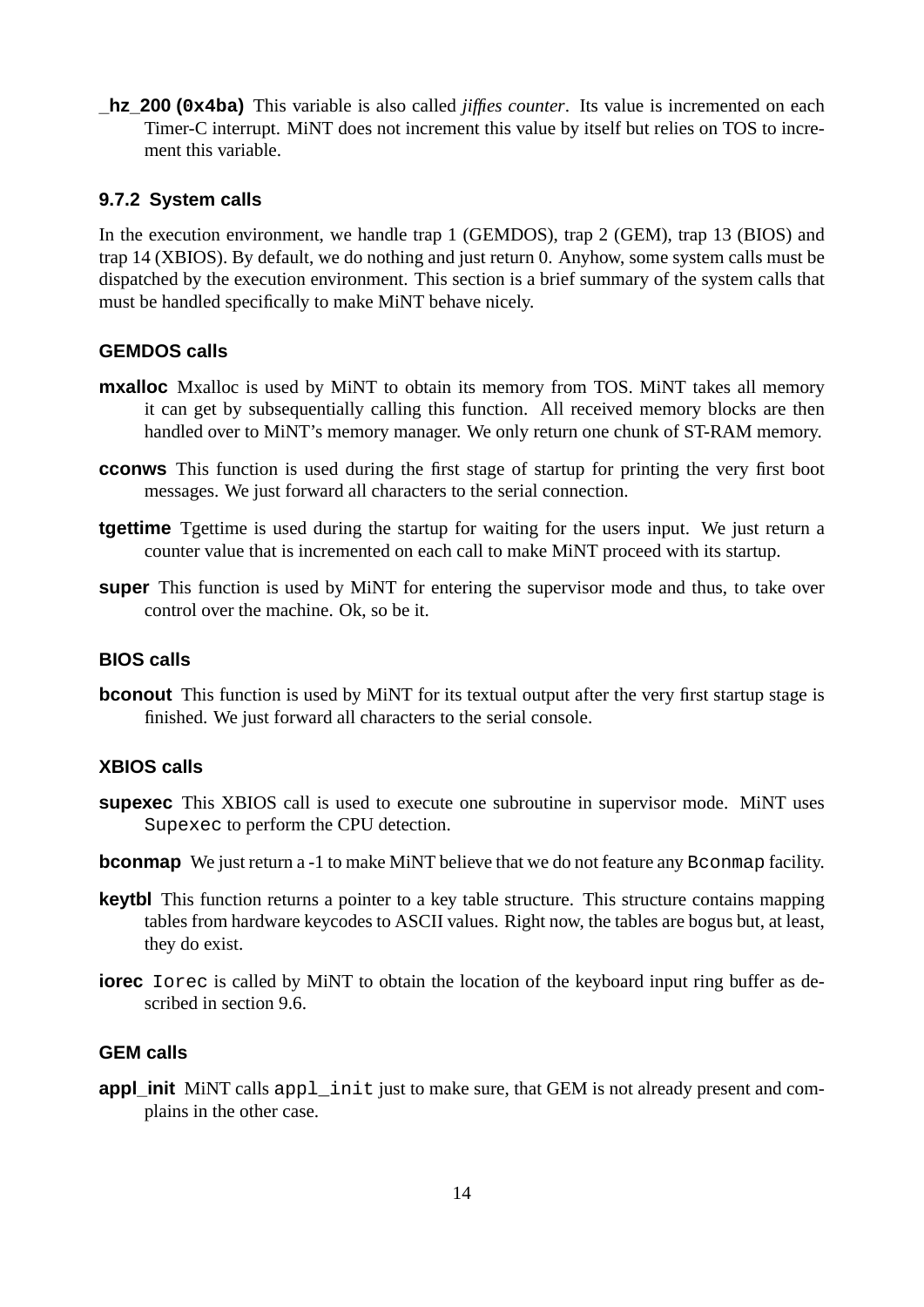#### **9.8 Modifications of the MiNT kernel**

Thanks to the approach of the execution environment, I only needed some very minor modifications of the MiNT kernel. Actually, I had to modify only two lines of code. ;-)

## **9.8.1 CPU detection**

Although the cf68klib emulates an MC68030 CPU, MiNT detects an MC68040 for some reason. I did not examine this issue any further and set the mcpu variable manualy to the value 30 (which represents a MC68030). (function \_getmch in file arch/init\_mach.c) Of course, the obvious way to get this right is to implement a CPU detection routine for the Coldfire.

#### **9.8.2 Incompatibility of the div instruction**

The division instruction of the Coldfire is not fully compatible with the MC68K division instruction but does not make the Coldfire to trap. Thus, the cf68klib has essentially no chance to emulate this instruction properly. This problem occured only once within the function PUTL in libkern/vsprintf.c, which is called by sprintf. The function looks like this:

```
PUTL (char *p, long *cnt, ulong u,
      int base, int width, int fill_char) {
    char obuf[32];
    char *t = obuf;long put = 0;
    do {
       *t++ = "0123456789ABCDEF" [u % base];u / = base;
       width--;
    } while (u > 0);
```
With each iteration, the value u is divided by the base and then used as abort criteria for the while loop. For some reason, the abort criteria is never reached. This problem does not occur when we cast u to a signed long when dividing:

 $(long)u$  /= base;

## **10 Various other things**

During my life together with the Coldfire evaluation board I did a lot of experiments, which I did not described in detail. Among these things were the attempt to port the MiNT kernel to run natively on the Coldfire CPU, programming the hardware acceleration features of the Matrox 1064, building a toolchain for gcc-3.3.2 and creating a build system for my Coldfire developments based on GNU make.